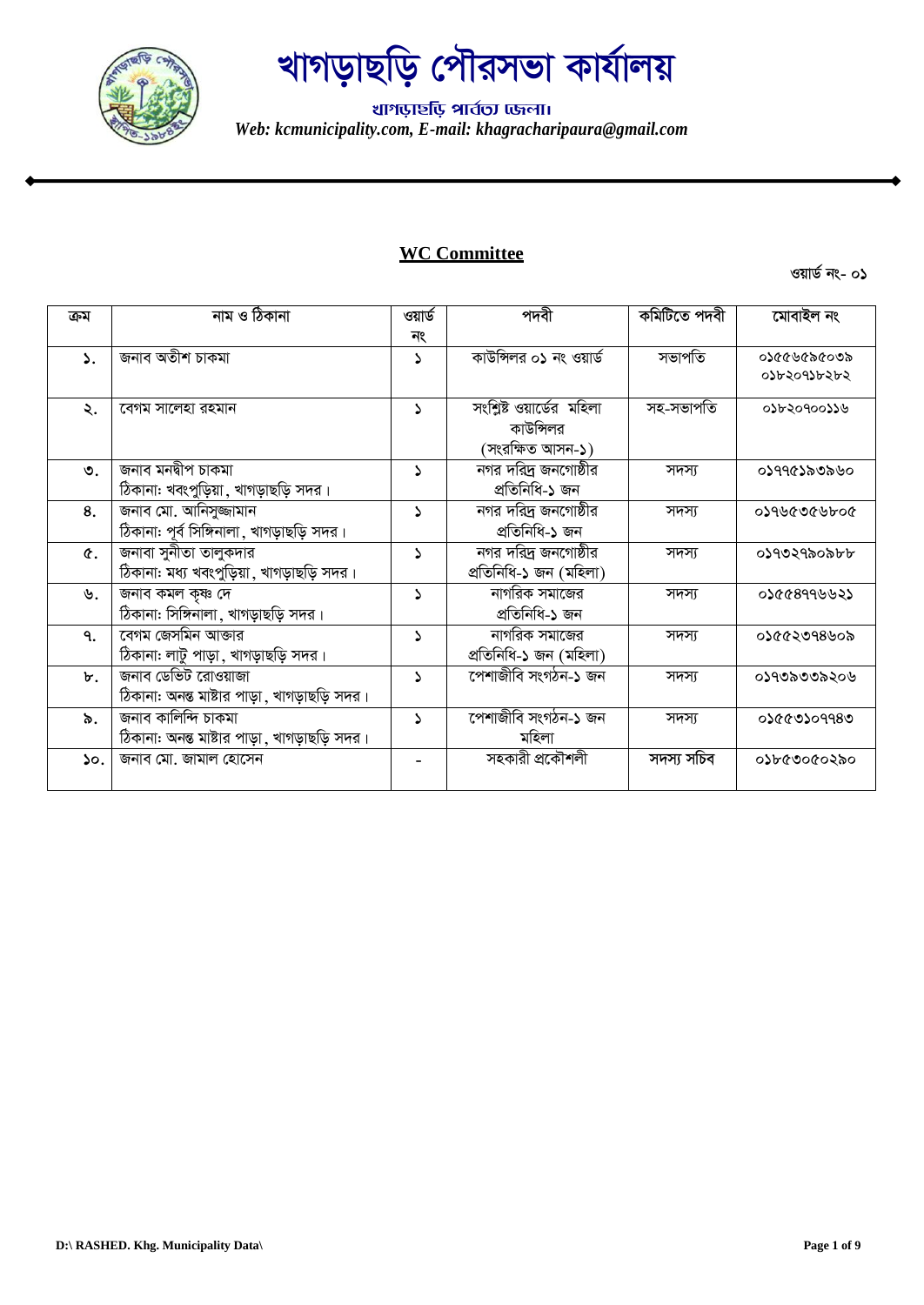

थागড़ार्<mark>श</mark> भार्तला एकला। *Web: kcmunicipality.com, E-mail: khagracharipaura@gmail.com*

#### **WC Committee**

| ক্ৰম            | নাম ও ঠিকানা                                                   | ওয়ার্ড             | পদবী                                           | কমিটিতে পদবী | মোবাইল নং          |
|-----------------|----------------------------------------------------------------|---------------------|------------------------------------------------|--------------|--------------------|
|                 |                                                                | নং                  |                                                |              |                    |
| ۵.              | জনাব মাসুম রানা                                                | ২                   | কাউন্সিলর ০২ নং ওয়ার্ড                        | সভাপতি       | ०১৮২৫২১৩২৪৯        |
| ২.              | বেগম সালেহা রহমান                                              | ২                   | সংশ্লিষ্ট ওয়ার্ডের মহিলা<br>কাউন্সিলর         | সহ-সভাপতি    | ০১৮২০৭০০১১৬        |
|                 |                                                                |                     | (সংরক্ষিত আসন-১)                               |              |                    |
| $\mathcal{O}$ . | জনাব মো. তাজুল ইসলাম<br>ঠিকানা: কলেজগেইট , খাগড়াছড়ি সদর।     | $\lambda$           | নগর দরিদ্র জনগোষ্ঠীর<br>প্ৰতিনিধি-১ জন         | সদস্য        | ০১৮২১১৭৭৯৪২        |
| 8.              | জনাব আসাদুল্লাহ<br>ঠিকানা: কুমিল্লাটিলা, খাগড়াছড়ি সদর।       | $\ddot{\sim}$       | নগর দরিদ্র জনগোষ্ঠীর<br>প্ৰতিনিধি-১ জন         | সদস্য        | ०১৮২৫২৮২৫২৪        |
| ¢.              | ভানু বেগম<br>ঠিকানা: মোহাম্মদপুর, কলেজগেইট।                    | ২                   | নগর দরিদ্র জনগোষ্ঠীর<br>প্ৰতিনিধি-১ জন (মহিলা) | সদস্য        | ০১৯৮০৩০৭২৫৪        |
| ৬.              | জনাব দেলোয়ার হোসেন<br>ঠিকানা: উত্তর সবুজবাগ , খাগড়াছড়ি সদর। | ২                   | নাগরিক সমাজের<br>প্ৰতিনিধি-১ জন                | সদস্য        | ০১৫৫৬৯৯৫৩৭৩        |
| ٩.              | জনাব রিনা আক্তার<br>ঠিকানা:                                    | ২                   | নাগরিক সমাজের<br>প্ৰতিনিধি-১ জন (মহিলা)        | সদস্য        | <b>02009890099</b> |
| ৮.              | জনাব মো. আবুল খায়ের<br>ঠিকানা: কুমিল্লাটিলা, খাগড়াছড়ি সদর।  | $\ddot{\mathbf{z}}$ | পেশাজীবি সংগঠন-১ জন                            | সদস্য        | 88090609960        |
| ৯.              | মাজেদা বেগম<br>ঠিকানা: কুমিল্লাটিলা, খাগড়াছড়ি সদর।           | ২                   | পেশাজীবি সংগঠন-১ জন<br>মহিলা                   | সদস্য        | ০১৫৫৬৬৬৪৩০৮০       |
| $\mathsf{so}.$  | জনাব মো. জামাল হোসেন                                           |                     | সহকারী প্রকৌশলী                                | সদস্য সচিব   | ০১৮৫৩০৫০২৯০        |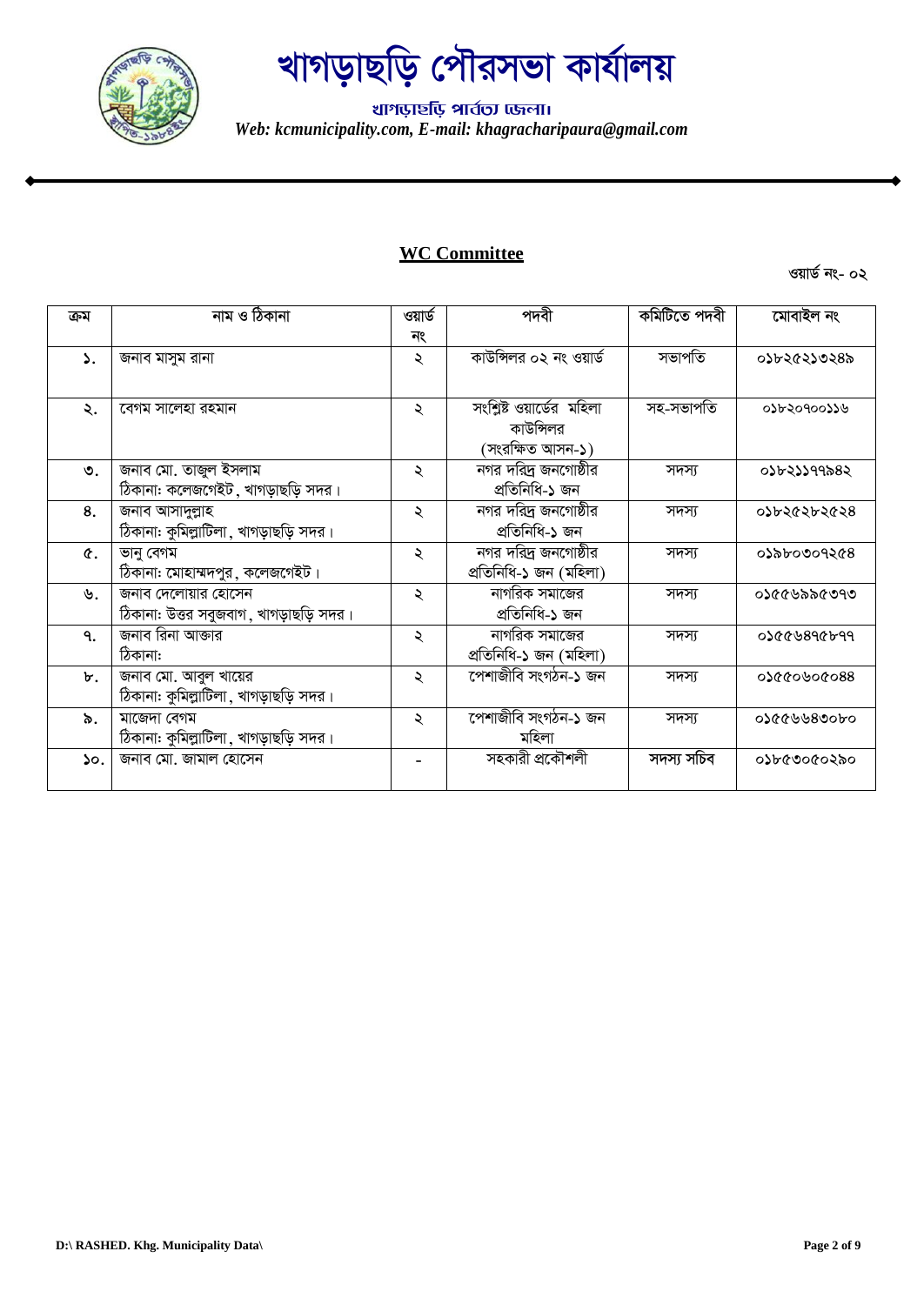

थागড़ार्<mark>श</mark> भार्तला एकला। *Web: kcmunicipality.com, E-mail: khagracharipaura@gmail.com*

### **WC Committee**

| ক্ৰম | নাম ও ঠিকানা                             | ওয়ার্ড | পদবী                      | কমিটিতে পদবী | মোবাইল নং   |
|------|------------------------------------------|---------|---------------------------|--------------|-------------|
|      |                                          | নং      |                           |              |             |
| ۵.   | জনাব শাহ আলম                             | ৩       | কাউন্সিলর ০৩ নং ওয়ার্ড   | সভাপতি       |             |
|      |                                          |         |                           |              |             |
| ২.   | বেগম সালেহা রহমান                        | ৩       | সংশ্লিষ্ট ওয়ার্ডের মহিলা | সহ-সভাপতি    |             |
|      |                                          |         | কাউন্সিলর (সংরক্ষিত আসন)  |              |             |
| ৩.   | জনাব আবুল কালাম বাবুল                    | ৩       | নগর দরিদ্র জনগোষ্ঠীর      | সদস্য        | ১১৫৫৮৪৫১৩২৫ |
|      | ঠিকানা: মুসলিম পাড়া, খাগড়াছড়ি সদর।    |         | প্ৰতিনিধি-১ জন            |              |             |
| 8.   | জনাব নদুত মিয়া                          | ৩       | নগর দরিদ্র জনগোষ্ঠীর      | সদস্য        | ০১৫৫৬৭০৩৮৮৬ |
|      | ঠিকানা: শব্দমিয়া পাড়া, খাগড়াছড়ি সদর। |         | প্ৰতিনিধি-১ জন            |              |             |
| ¢.   | জ্যোতি প্রভা তালুকদার                    | ৩       | নগর দরিদ্র জনগোষ্ঠীর      | সদস্য        | ৩১৫৫৩৫৭৫০১৩ |
|      | ঠিকানা: শান্তিনগর, খাগড়াছড়ি সদর।       |         | প্ৰতিনিধি-১ জন (মহিলা)    |              |             |
| ৬.   | জনাব জাহাঙ্গীর আলম                       | ৩       | নাগরিক সমাজের             | সদস্য        | ০১৫৫৬৫৩৩৬৮২ |
|      | ঠিকানা: শান্তিনগর, খাগড়াছড়ি সদর।       |         | প্ৰতিনিধি-১ জন            |              |             |
| ٩.   | কেগম শামিমা আক্তার                       | ৩       | নাগরিক সমাজের             | সদস্য        | ০১৫৫৬৪৬০২৯৯ |
|      | ঠিকানা:                                  |         | প্ৰতিনিধি-১ জন (মহিলা)    |              |             |
| ৮.   | জনাব বলরাম দে                            | ৩       | পেশাজীবি সংগঠন-১ জন       | সদস্য        | ০১৮১৩৯২৯৯৯২ |
|      | ঠিকানা: শান্তিনগর, খাগড়াছড়ি সদর।       |         |                           |              |             |
| ৯.   | তাসলিমা বেগম                             | ৩       | পেশাজীবি সংগঠন-১ জন       | সদস্য        |             |
|      | ঠিকানা:                                  |         | মহিলা                     |              |             |
| ۵o.  | জনাব মো. জামাল হোসেন                     |         | সহকারী প্রকৌশলী           | সদস্য সচিব   | ০১৮৫৩০৫০২৯০ |
|      |                                          |         |                           |              |             |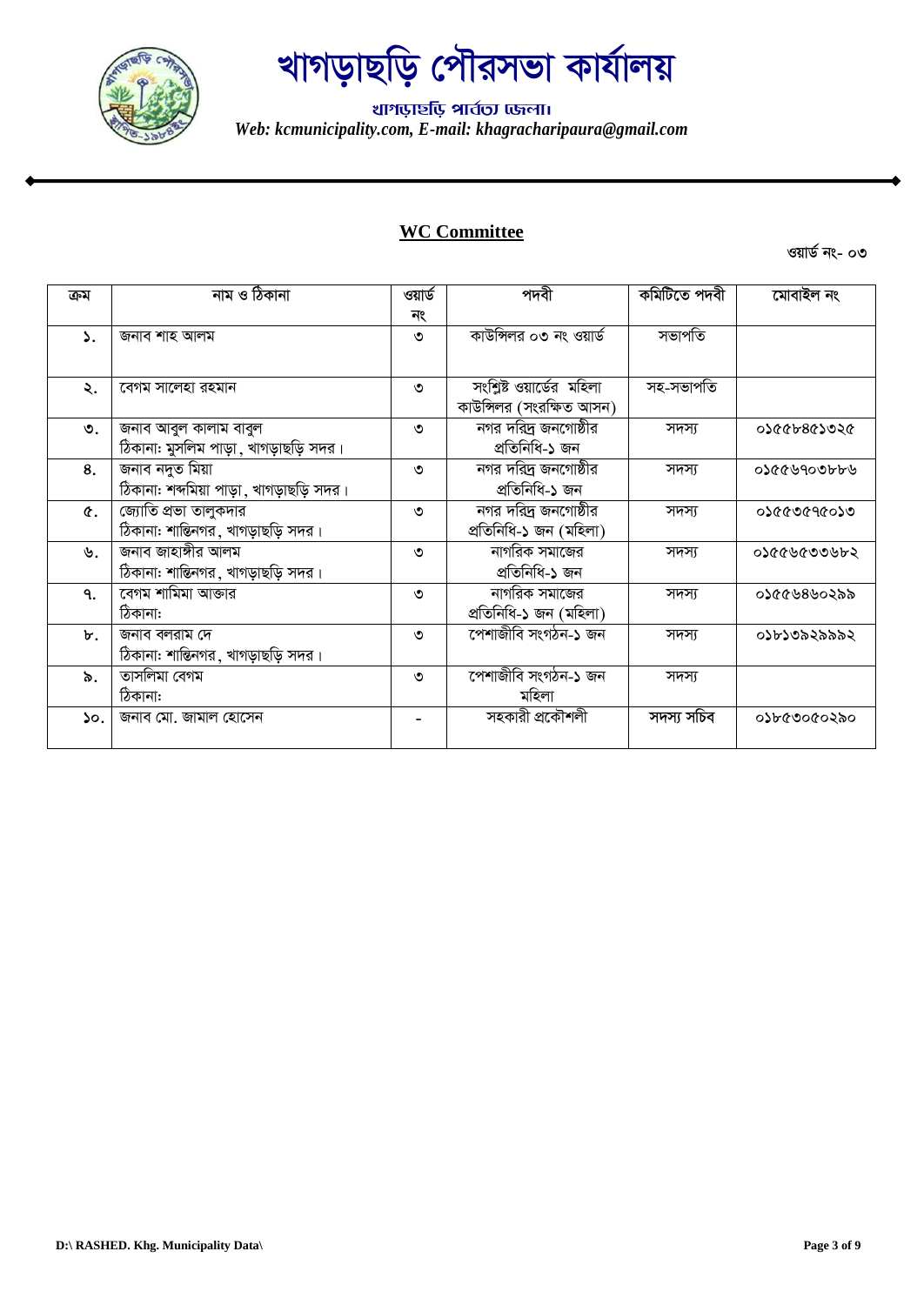

थागড़ार्<mark>श</mark> भार्तला एकला। *Web: kcmunicipality.com, E-mail: khagracharipaura@gmail.com*

### **WC Committee**

| ক্ৰম | নাম ও ঠিকানা                           | ওয়ার্ড      | পদবী                      | কমিটিতে পদবী | মোবাইল নং    |
|------|----------------------------------------|--------------|---------------------------|--------------|--------------|
|      |                                        | নং           |                           |              |              |
| ۵.   | জনাব জাফর আহম্মেদ                      | 8            | কাউন্সিলর ০৪ নং ওয়ার্ড   | সভাপতি       | 8080999920   |
|      |                                        |              |                           |              |              |
| ২.   | বেগম শাহিদা আক্তার                     | 8            | সংশ্লিষ্ট ওয়ার্ডের মহিলা | সহ-সভাপতি    | ০১৮২০৭০০৩৮৫  |
|      |                                        |              | কাউন্সিলর                 |              |              |
|      |                                        |              | (সংরক্ষিত আসন-২)          |              |              |
| ৩.   | জনাব শুভানন চাকমা                      | $\mathbf{8}$ | নগর দরিদ্র জনগোষ্ঠীর      | সদস্য        | 0১৮৪৫৭৭৩৭৪২  |
|      | ঠিকানা: মহাজন পাড়া, খাগড়াছড়ি সদর।   |              | প্ৰতিনিধি-১ জন            |              |              |
| 8.   | জনাব মো. আনু মিয়া                     | 8            | নগর দরিদ্র জনগোষ্ঠীর      | সদস্য        | 0) 636568996 |
|      | ঠিকানা: কলাবাগান, খাগড়াছড়ি সদর।      |              | প্ৰতিনিধি-১ জন            |              |              |
| ¢.   | ক্ষ্ণা চাকমা                           | 8            | নগর দরিদ্র জনগোষ্ঠীর      | সদস্য        | ০১৫৫৮৮৮৩০৪৩  |
|      | ঠিকানা: মহাজন পাড়া , খাগড়াছড়ি সদর।  |              | প্ৰতিনিধি-১ জন (মহিলা)    |              |              |
| ৬.   | জনাব মো. আকতার হোসেন                   | 8            | নাগরিক সমাজের             | সদস্য        |              |
|      | ঠিকানা: মাষ্টার পাড়া, খাগড়াছড়ি সদর। |              | প্ৰতিনিধি-১ জন            |              |              |
| ٩.   | জনাব মো. বাহাদুরুল হক                  | 8            | নাগরিক সমাজের             | সদস্য        | ০১৫৫০৬০৪৯০৩  |
|      | ঠিকানা: নারিকেল বাগান, খাগড়াছড়ি সদর। |              | প্ৰতিনিধি-১ জন (মহিলা)    |              |              |
| ৮.   | বেগম শিপন আক্তার                       | 8            | পেশাজীবি সংগঠন-১ জন       | সদস্য        | ০১৫৫০৬০৬০২০  |
|      | ঠিকানা: কলাবাগান ,খাগড়াছড়ি সদর।      |              |                           |              |              |
|      |                                        |              |                           |              |              |
| ৯.   | মনোয়ারা বেগম                          | 8            | পেশাজীবি সংগঠন-১ জন       | সদস্য        | ০১১৯২১৭০৫২২  |
|      | ঠিকানা: মাষ্টার পাড়া, খাগড়াছড়ি সদর। |              | মহিলা                     |              |              |
| ১০.  | জনাব মো. জামাল হোসেন                   |              | সহকারী প্রকৌশলী           | সদস্য সচিব   | ০১৮৫৩০৫০২৯০  |
|      |                                        |              |                           |              |              |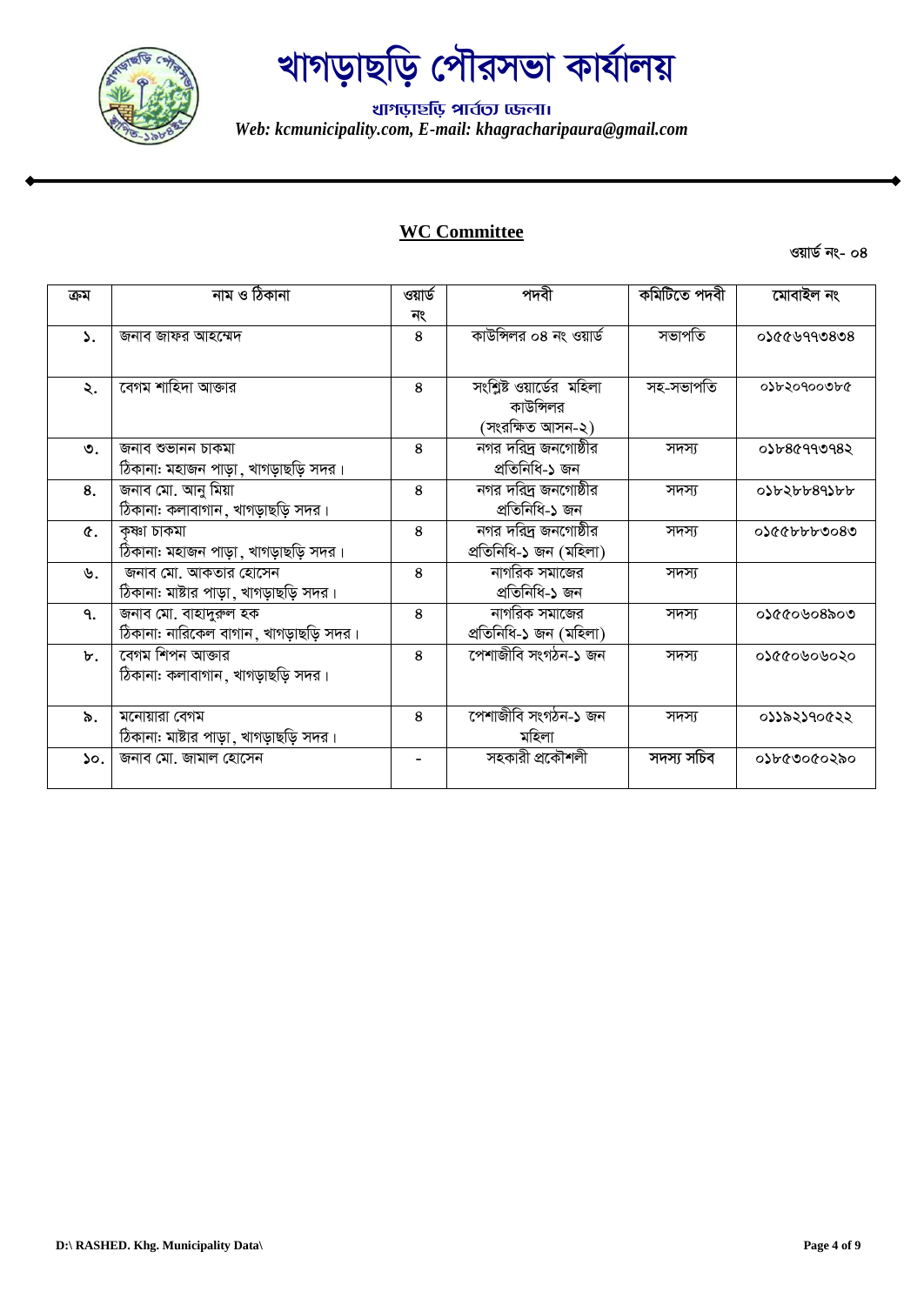

थागড़ार्<mark>श</mark> भार्तला एकला। *Web: kcmunicipality.com, E-mail: khagracharipaura@gmail.com*

#### **WC Committee**

**ওয়ার্ড নং- ০৫** 

| ক্ৰম            | নাম ও ঠিকানা                              | ওয়ার্ড  | পদবী                      | কমিটিতে পদবী | মোবাইল নং   |
|-----------------|-------------------------------------------|----------|---------------------------|--------------|-------------|
|                 |                                           | নং       |                           |              |             |
| $\mathcal{L}$ . | জনাব মো. আবদুল মজিদ                       | ৫        | কাউন্সিলর ০৫ নং ওয়ার্ড   | সভাপতি       | 0)998497608 |
|                 |                                           |          |                           |              |             |
| ২.              | বেগম শাহিদা আক্তার                        | ৫        | সংশ্লিষ্ট ওয়ার্ডের মহিলা | সহ-সভাপতি    | ০১৮২০৭০০৩৮৫ |
|                 |                                           |          | কাউন্সিলর                 |              |             |
|                 |                                           |          | (সংরক্ষিত আসন-২)          |              |             |
| $\mathcal{O}$ . | জনাব মো. খাইরুল গনি চৌধুরী                | ৫        | নগর দরিদ্র জনগোষ্ঠীর      | সদস্য        | ০১৮১৯১৯৫৪০০ |
|                 | ঠিকানা: কদমতলী, খাগড়াছড়ি সদর।           |          | প্ৰতিনিধি-১ জন            |              |             |
| 8.              | জনাব মো. হারেছ                            | ৫        | নগর দরিদ্র জনগোষ্ঠীর      | সদস্য        | ০১৭৩৩৮৯২২৬৬ |
|                 | ঠিকানা: পূর্ব কালেক্টরিয়েট, টিএন্ডটি।    |          | প্ৰতিনিধি-১ জন            |              |             |
|                 | খাগড়াছড়ি সদর।                           |          |                           |              |             |
| ¢.              | নাছিমা আক্তার                             | ৫        | নগর দরিদ্র জনগোষ্ঠীর      | সদস্য        | ০১৮২০৭০০৩৫৮ |
|                 | ঠিকানা: ইসলামপুর খাগড়াছড়ি সদর।          |          | প্ৰতিনিধি-১ জন (মহিলা)    |              |             |
|                 |                                           |          |                           |              |             |
| ৬.              | জনাব মো. আবুল হোসেন (এডভোকেট)             | ৫        | নাগরিক সমাজের             | সদস্য        | ০১৭২৭৩৯৪৯৫৮ |
|                 | ঠিকানা: ইসলামপুর, খাগড়াছড়ি সদর।         |          | প্ৰতিনিধি-১ জন            |              |             |
| ٩.              | মমতাজ বেগম                                | ৫        | নাগরিক সমাজের             | সদস্য        | ०১৫৫২৫৯৩৩৪১ |
|                 | ঠিকানা: পূর্ব ইসলামপুর, খাগড়াছড়ি সদর।   |          | প্ৰতিনিধি-১ জন (মহিলা)    |              |             |
| ৮.              | রাম কৃষ্ণ ত্রিপুরা                        | ৫        | পেশাজীবি সংগঠন-১ জন       | সদস্য        | ০১৫৫৩৭৬৬৬৯৭ |
|                 | ঠিকানা: রমনী পাড়া, খাগড়াপুর, খাগড়াছড়ি |          |                           |              |             |
|                 | সদর।                                      |          |                           |              |             |
| ৯.              | শাহনাজ বেগম রোজি                          | $\sigma$ | পেশাজীবি সংগঠন-১ জন       | সদস্য        | ০১৯২৫৮৪০০৩৯ |
|                 | ঠিকানা: কলাবাগান, পশ্চিম কালেক্টরিয়েট    |          | মহিলা                     |              |             |
|                 | খাগড়াছড়ি সদর।                           |          |                           |              |             |
| $\mathcal{L}$ . | জনাব মো. জামাল হোসেন                      |          | সহকারী প্রকৌশলী           | সদস্য সচিব   | ০১৮৫৩০৫০২৯০ |
|                 |                                           |          |                           |              |             |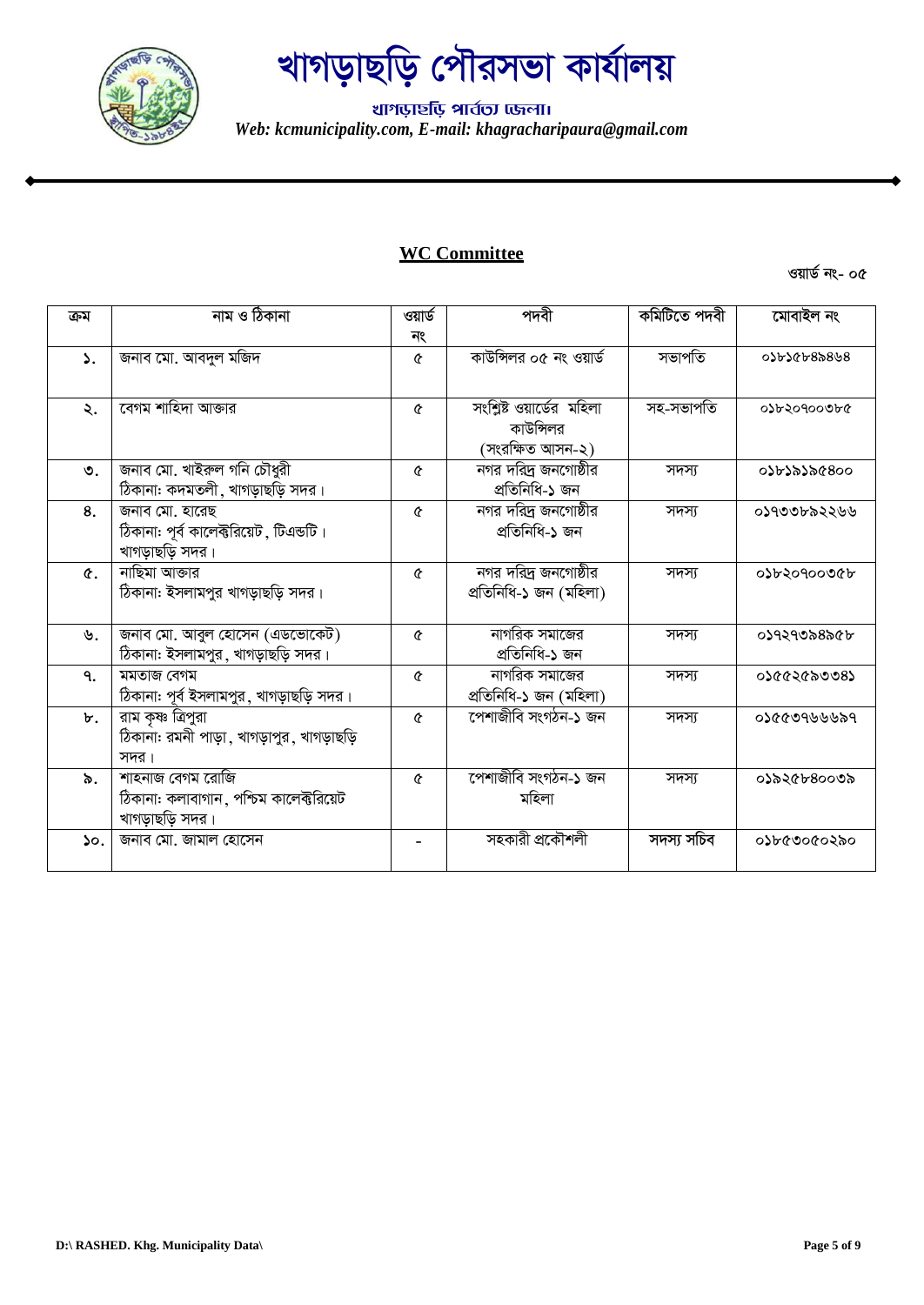

थागড़ार्<mark>श</mark> भार्तला एकला। *Web: kcmunicipality.com, E-mail: khagracharipaura@gmail.com*

### **WC Committee**

| ক্ৰম                      | নাম ও ঠিকানা                         | ওয়ার্ড | পদবী                              | কমিটিতে পদবী | মোবাইল নং    |
|---------------------------|--------------------------------------|---------|-----------------------------------|--------------|--------------|
|                           |                                      | নং      |                                   |              |              |
| ۵.                        | জনাব আনোয়ার হোসেন                   | ৬       | কাউন্সিলর ০৬ নং ওয়ার্ড           | সভাপতি       | ০১৫৫০৬০৪৯১০  |
|                           |                                      |         |                                   |              |              |
| ২.                        | বেগম শাহিদা আক্তার                   | ৬       | সংশ্লিষ্ট ওয়ার্ডের মহিলা         | সহ-সভাপতি    | ০১৮২০৭০০৩৮৫  |
|                           |                                      |         | কাউন্সিলর                         |              |              |
|                           |                                      |         | (সংরক্ষিত আসন-২)                  |              |              |
| ৩.                        | জনাব মো. আবুল কাশেম                  | ৬       | নগর দরিদ্র জনগোষ্ঠীর              | সদস্য        | ০১৮২০৭০২০৫৮  |
|                           | ঠিকানা: গরুগাড়ী টিলা, শালবন।        |         | প্ৰতিনিধি-১ জন                    |              |              |
| 8.                        | জনাব মো. নুরুল আলম                   | ৬       | <mark>নগর দরিদ্র</mark> জনগোষ্ঠীর | সদস্য        | 0) 630900866 |
|                           | ঠিকানা: গরুগাড়ী টিলা, শালবন।        |         | প্ৰতিনিধি-১ জন                    |              |              |
| ¢.                        | পারুল রানী দাশ                       | ৬       | ন্দার দরি <u>দ</u> জনগোষ্ঠীর      | সদস্য        | ০১৮৭৯৭০১১১৩  |
|                           | ঠিকানা: ফিরোজ দেওয়ান গ্যাপ, শালবন।  |         | প্ৰতিনিধি-১ জন (মহিলা)            |              |              |
| ৬.                        | জনাব শুক্কুর আলী                     | ৬       | নাগরিক সমাজের                     | সদস্য        | ০১৮২০৭০০৯২১  |
|                           | ঠিকানা: মান্নান মুন্সি গ্যাপ, শালবন। |         | প্ৰতিনিধি-১ জন                    |              |              |
| ٩.                        | রওশন বেগম                            | ৬       | নাগরিক সমাজের                     | সদস্য        | ০১৮৬৮১৪০১৩২  |
|                           | ঠিকানা: মধ্য শালবন।                  |         | প্ৰতিনিধি-১ জন (মহিলা)            |              |              |
| ৮.                        | জনাব শামসুল ইসলাম                    | ৬       | পেশাজীবি সংগঠন-১ জন               | সদস্য        |              |
|                           | ঠিকানা: আৰ্দশ পাড়া, শালবন।          |         |                                   |              |              |
| ৯.                        | বেগম শহর ভানু                        | ৬       | সেশাজীবি সংগঠন-১ জন               | সদস্য        | 0১৫৫৬৫৪২৪৪৪  |
|                           | ঠিকানা: মধ্য শালবন।                  |         | মহিলা                             |              |              |
| $\mathsf{S} \mathsf{o}$ . | জনাব মো. ইসহাক                       |         | উপ-সহকারী প্রকৌশলী                | সদস্য সচিব   | ০১৮১২-৩৪৯২৪২ |
|                           |                                      |         |                                   |              |              |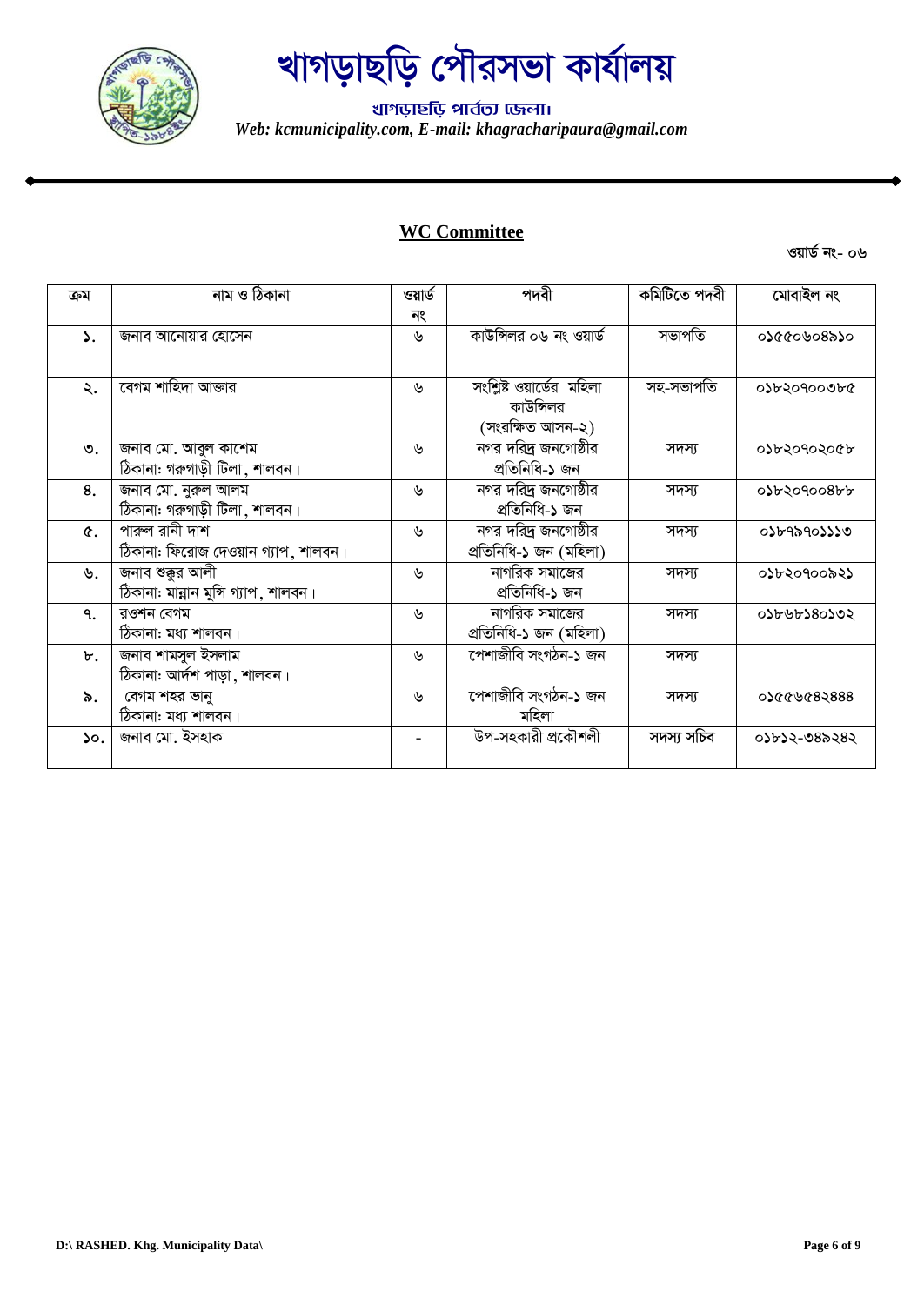

थागড़ार्<mark>श</mark> भार्तला एकला। *Web: kcmunicipality.com, E-mail: khagracharipaura@gmail.com*

#### **WC Committee**

| ক্ৰম            | নাম ও ঠিকানা                              | ওয়ার্ড      | পদবী                      | কমিটিতে পদবী | মোবাইল নং    |
|-----------------|-------------------------------------------|--------------|---------------------------|--------------|--------------|
|                 |                                           | নং           |                           |              |              |
|                 |                                           |              | কাউন্সিলর ০৭ নং ওয়ার্ড   | সভাপতি       | ०১৮২০৭১০৭১৭  |
| ۵.              | জনাব মংরে মারমা                           | ٩            |                           |              | 98569999990  |
|                 |                                           |              |                           |              |              |
| ২.              | সুইনাচিং মারমা                            | ٩            | সংশ্লিষ্ট ওয়ার্ডের মহিলা | সহ-সভাপতি    | ১৯০১০৬০১১১০  |
|                 |                                           |              | কাউন্সিলর                 |              |              |
|                 |                                           |              | (সংরক্ষিত আসন-৩)          |              |              |
| ৩.              | জনাব রিংকু চৌধুরী                         | $\mathsf{P}$ | নগর দরিদ্র জনগোষ্ঠীর      | সদস্য        | ০১৮২০৩৬১১১৬  |
|                 | ঠিকানা: পিয়ন কলোনী, খাগড়াছড়ি সদর।      |              | প্ৰতিনিধি-১ জন            |              |              |
| 8.              | জনাব রতন চাকমা (নয়ন)                     | $\mathsf{P}$ | নগর দরিদ্র জনগোষ্ঠীর      | সদস্য        | 0) 054460008 |
|                 | ঠিকানা: মধুপুর, খাগড়াছড়ি সদর।           |              | প্ৰতিনিধি-১ জন            |              |              |
| $\hat{r}$ .     | জ্যেৎস্না বেগম                            | ٩            | নগর দরিদ্র জনগোষ্ঠীর      | সদস্য        |              |
|                 | ঠিকানা: মোল্লাপাড়া, খাগড়াছড়ি সদর।      |              | প্ৰতিনিধি-১ জন (মহিলা)    |              |              |
| ৬.              | জনাব অরুন দে                              | $\mathsf{P}$ | নাগরিক সমাজের             | সদস্য        |              |
|                 | ঠিকানা: আনন্দ নগর, খাগড়াছড়ি সদর।        |              | প্ৰতিনিধি-১ জন            |              |              |
| ٩.              | পাইশি মারমা                               | ٩            | নাগরিক সমাজের             | সদস্য        |              |
|                 | ঠিকানা: পানখাইয়া পাড়া , খাগড়াছড়ি সদর। |              | প্ৰতিনিধি-১ জন (মহিলা)    |              |              |
| ৮.              | জনাব মো. শাহজাহান আকন্দ                   | $\mathsf{P}$ | পেশাজীবি সংগঠন-১ জন       | সদস্য        |              |
|                 | ঠিকানা: মোল্লাপাড়া , খাগড়াছড়ি সদর।     |              |                           |              |              |
| ৯.              | রূপনা আচার্য্য                            | $\mathsf{P}$ | পেশাজীবি সংগঠন-১ জন       | সদস্য        |              |
|                 | ঠিকানা: আনন্দনগর, খাগড়াছড়ি সদর।         |              | মহিলা                     |              |              |
| $\mathcal{S}$ . | জনাব মো. ইসহাক                            |              | উপ-সহকারী প্রকৌশলী        | সদস্য সচিব   | 0১৮১২-৩৪৯২৪২ |
|                 |                                           |              |                           |              |              |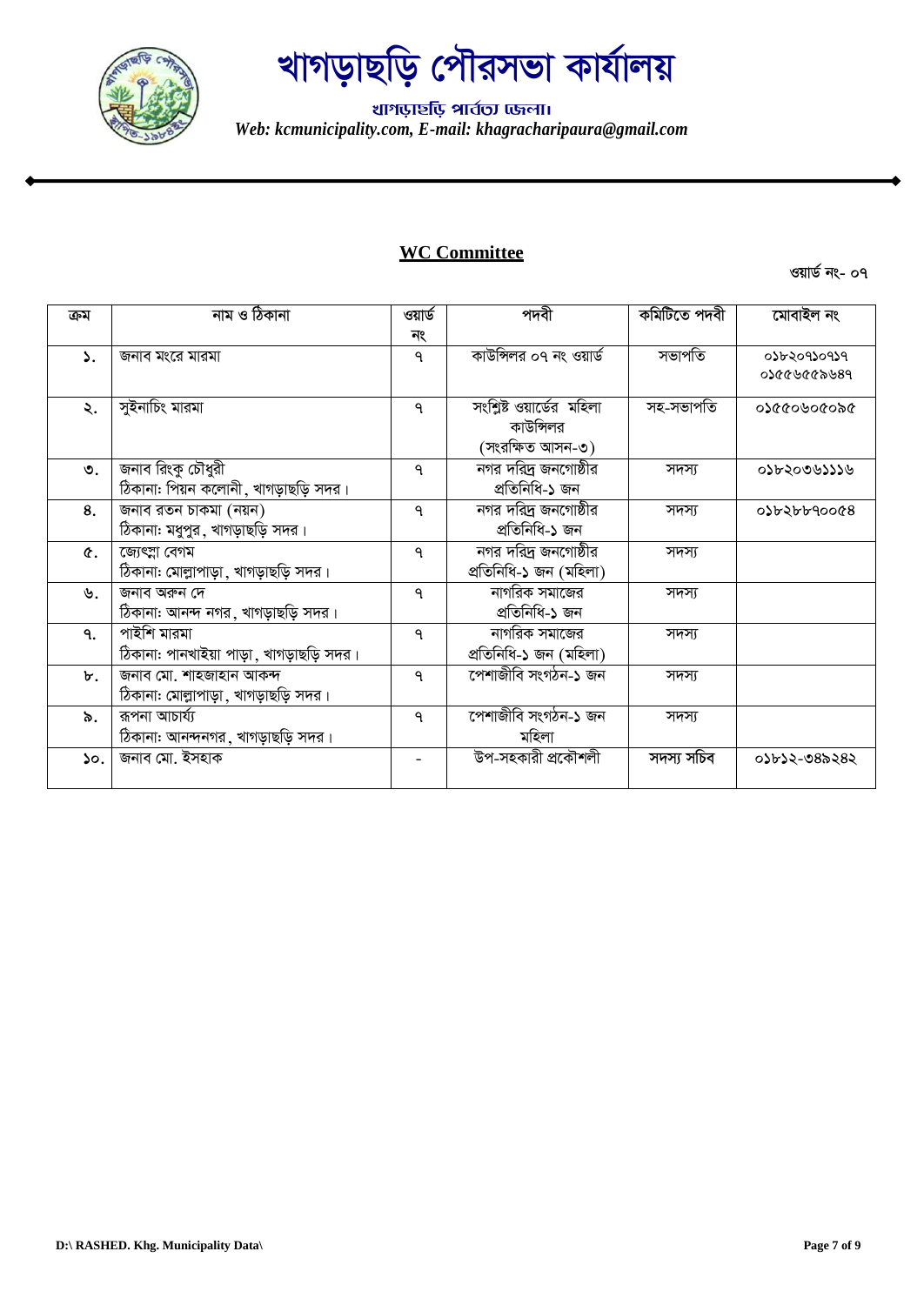

थागড़ार्<mark>श</mark> भार्तला एकला। *Web: kcmunicipality.com, E-mail: khagracharipaura@gmail.com*

### **WC Committee**

| ক্ৰম | নাম ও ঠিকানা                             | ওয়ার্ড      | পদবী                      | কমিটিতে পদবী | মোবাইল নং          |
|------|------------------------------------------|--------------|---------------------------|--------------|--------------------|
|      |                                          | নং           |                           |              |                    |
| ۵.   | জনাব পরিমল দেবনাথ                        | $\mathbf{b}$ | কাউন্সিলর ০৮ নং ওয়ার্ড   | সভাপতি       | $0$ ১৮ $8$ ৯৮৮৮৭৭৭ |
|      |                                          |              |                           |              |                    |
| ২.   | সুইনাচিং মারমা                           | b.           | সংশ্লিষ্ট ওয়ার্ডের মহিলা | সহ-সভাপতি    | ৩১৫৫০৬০৫০৯৫        |
|      |                                          |              | কাউন্সিলর                 |              |                    |
|      |                                          |              | (সংরক্ষিত আসন-৩)          |              |                    |
| ৩.   | জনাব লক্ষণ কুমার দে                      | b.           | নগর দরিদ্র জনগোষ্ঠীর      | সদস্য        | ०১৫৫৭২০০৮১১        |
|      | ঠিকানা: বসুন্ধরা এলাকা ,খাগড়াছড়ি সদর।  |              | প্ৰতিনিধি-১ জন            |              |                    |
| 8.   | জনাব অনুপম বড়ুয়া                       | b.           | নগর দরিদ্র জনগোষ্ঠীর      | সদস্য        | ०১৮২০১৪০৭০৫        |
|      | ঠিকানা: জগন্নাথ মন্দির, খাগড়াছড়ি সদর।  |              | প্ৰতিনিধি-১ জন            |              |                    |
| Q.   | বেগম জেবুর নাহার                         | b.           | নগর দরিদ্র জনগোষ্ঠীর      | সদস্য        | ०১৫৫৭২২২৩৫৩        |
|      | ঠিকানা: মেহেদী বাগ, খাগড়াছড়ি সদর।      |              | প্ৰতিনিধি-১ জন (মহিলা)    |              |                    |
| ৬.   | জনাব মংমং মারমা                          | b.           | নাগরিক সমাজের             | সদস্য        | ০১৫৫৩৭৪৭৫২৭        |
|      | ঠিকানা: চাইলাউপাড়া, খাগড়াছড়ি সদর।     |              | প্ৰতিনিধি-১ জন            |              |                    |
| ٩.   | বেগম কহিনুর আক্তার                       | $\mathbf{b}$ | নাগরিক সমাজের             | সদস্য        | ০১৮২০৭১৭০৪৯        |
|      | ঠিকানা: নয়নপুর, খাগড়াছড়ি সদর।         |              | প্ৰতিনিধি-১ জন (মহিলা)    |              |                    |
| ৮.   | জনাব মো. আলী বাদশা                       | b.           | পেশাজীবি সংগঠন-১ জন       | সদস্য        | 0১৭৩৭৪৪১৪৪৩        |
|      | ঠিকানা: শহীদ কাদের সড়ক, খাগড়াছড়ি সদর। |              |                           |              |                    |
| ৯.   | নেইজো প্ৰু মারমা                         | $\mathbf{b}$ | পেশাজীবি সংগঠন-১ জন       | সদস্য        | ०১৫৫৬৫৫৪২৮৮        |
|      | ঠিকানা:                                  |              | মহিলা                     |              |                    |
| ১০.  | জনাব মো. ইসহাক                           |              | উপ-সহকারী প্রকৌশলী        | সদস্য সচিব   | ০১৮১২-৩৪৯২৪২       |
|      |                                          |              |                           |              |                    |